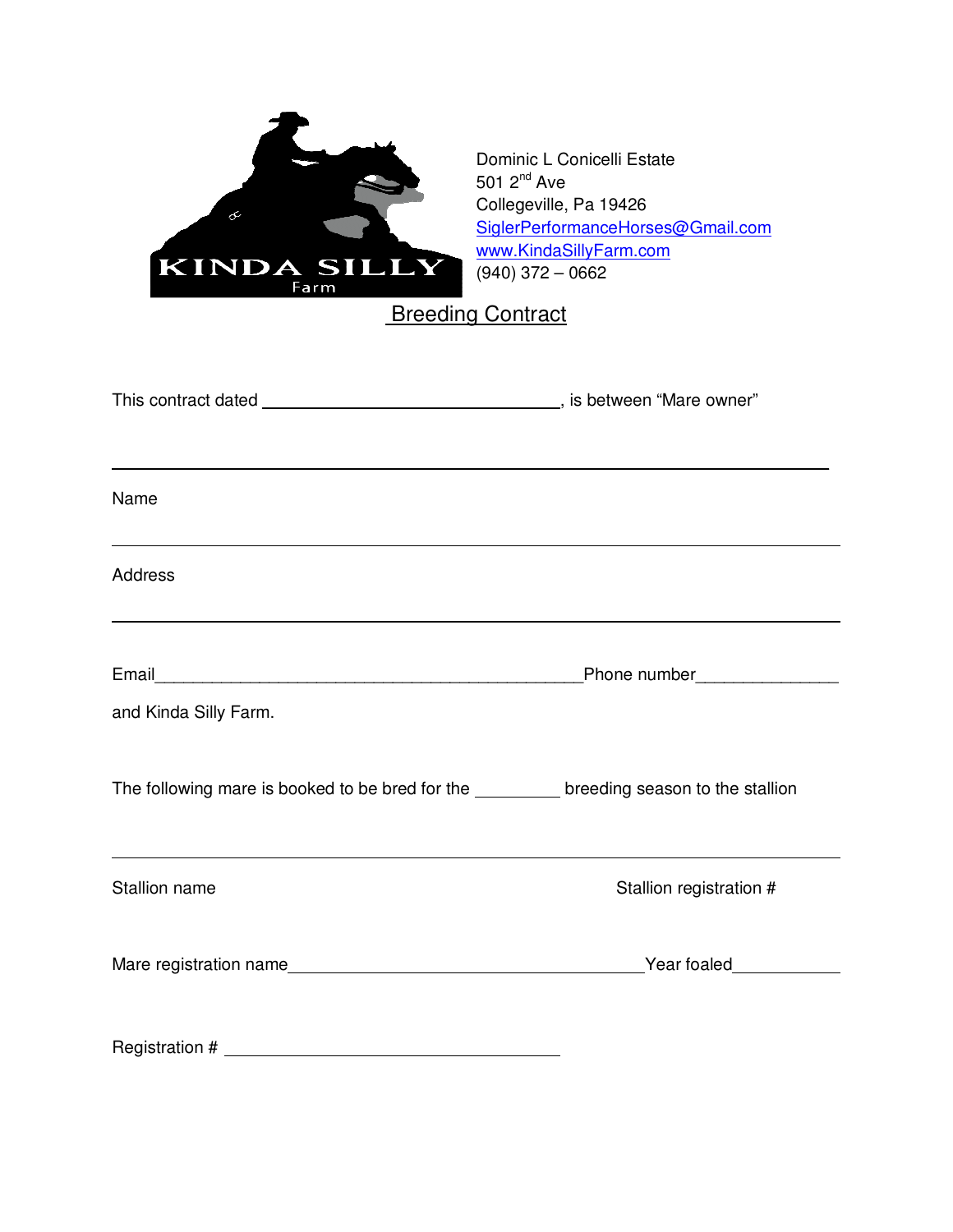1. A booking fee of \$200.00 is due with signed contract. The first collection of the stallion is included in the chute fee of \$500, if any additional collections of the stallion is required an additional \$500.00 per collection will be charged to the mare owner. The balance of the stud fee \$1000.00 will be due once the mare in confirmed in foal. Owner is required to pay any and all shipping fees.

\*Semen will NOT be shipped before the \$700.00 booking and chute fees are paid in full.

- 2. A copy of the mares registration papers, with current owner listed or lease agreement MUST accompany this contract. The owner recorded on the registration papers will be recorded on the stallion breeding report.
- 3. A request for shipment of cooled transported semen must be made at least 24 hours prior to shipping time. Cancellation must be made by 8:00am shipping day.
- 4. It is understood that, should a live foal NOT result from the breeding, the mare owner will be entitled to rebreed the Mare the following season, provided the Kinda Silly Farm is given a proper written notification from a licenses veterinarian that the Mare has aborted, absorbed or produced a non-viable foal within one week of such event. Rebreed will be given with no additional stud fee, however a collection fee of \$500.00 per collection and shipping fees will be the responsibility of Mare owner.
- 5. In the event that the stallion dies or becomes unfit for service or in the event that the Mare dies during the breeding season the Mare owner may substitute another mare or breed the Mare to another stallion at the Kinda Silly Farm.
- 6. Kinda Silly Farm agrees to execute all necessary documents of the registration of the offspring of the breeding; provided, however, that said breeders certificate will not be issued until all fees and expenses incurred hereunder have been paid in full.
- 7. Mare owner certifies that Kinda Silly Farm is obligated to transport cooled semen only to the address of record which Mare owner has provided prior to any shipment. All shipments will be shipped to the address provided above, unless otherwise communicated in writing and confirmed by Kinda Silly Farm staff.